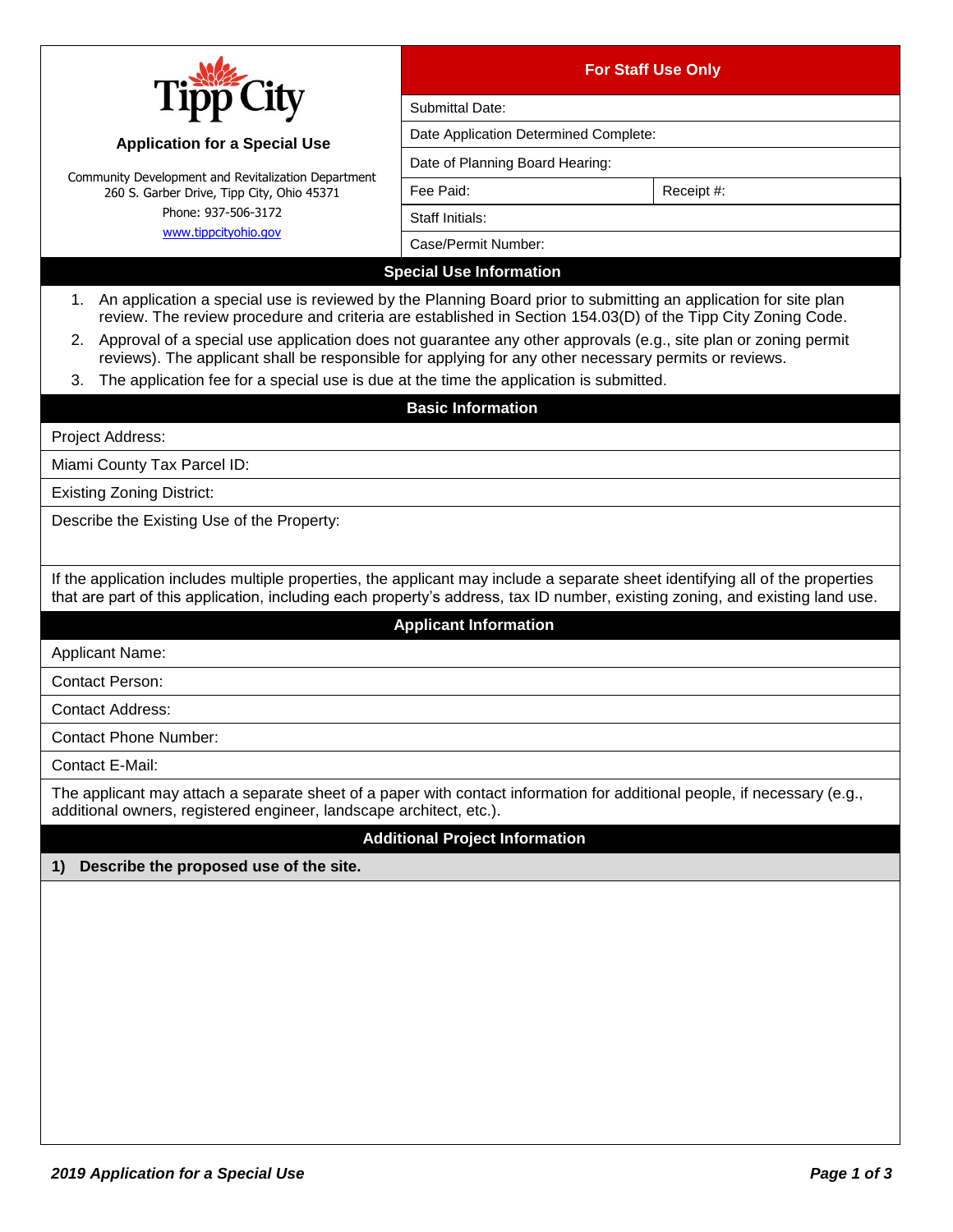| Case/Permit Number: |  |
|---------------------|--|
|---------------------|--|

## **Additional Project Information**

**2) Describe how the proposed use and related site plan complies with the special use criteria identified in Section 154.03(D). Use additional sheets of paper as necessary.**

**3) Provide a statement on how the proposed use will affect the adjoining properties, including potential impacts (e.g., noise, light, odor, traffic, vibration, etc.) and how the proposed plan for the site will help mitigate any of those impacts. Use additional sheets of paper as necessary.**

## **Signature**

I certify that, to the best of my knowledge, the information contained in this form and within any attachments is correct and truthful. Furthermore, I certify that I am the property owner or a duly authorized agent of the property owner for this application. I understand that knowingly falsifying this information may be grounds for the denial or revoking of this application and any subsequent review applications.

Print Name:

Signature:

Date: